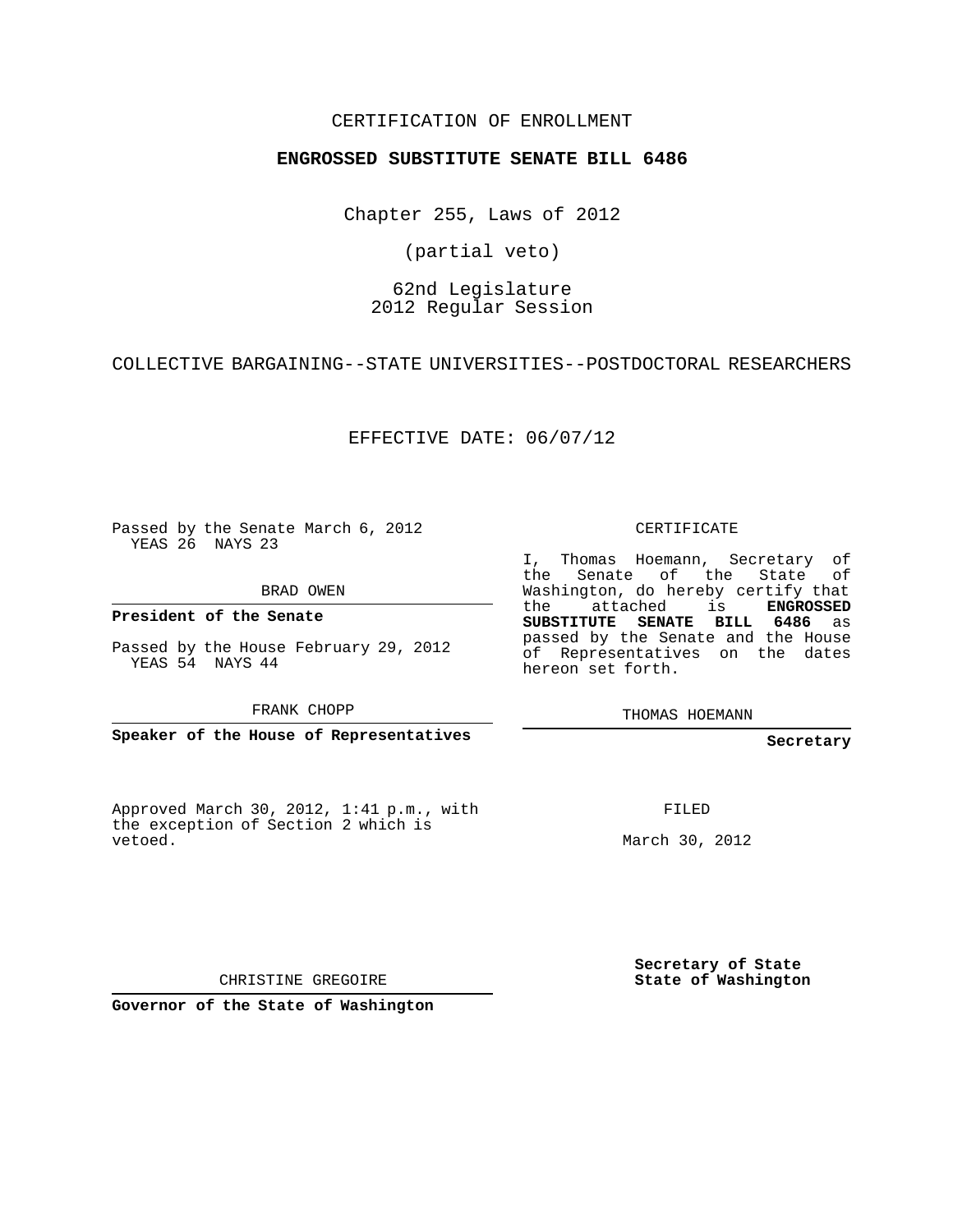# **ENGROSSED SUBSTITUTE SENATE BILL 6486** \_\_\_\_\_\_\_\_\_\_\_\_\_\_\_\_\_\_\_\_\_\_\_\_\_\_\_\_\_\_\_\_\_\_\_\_\_\_\_\_\_\_\_\_\_

\_\_\_\_\_\_\_\_\_\_\_\_\_\_\_\_\_\_\_\_\_\_\_\_\_\_\_\_\_\_\_\_\_\_\_\_\_\_\_\_\_\_\_\_\_

AS AMENDED BY THE HOUSE

Passed Legislature - 2012 Regular Session

### **State of Washington 62nd Legislature 2012 Regular Session**

**By** Senate Ways & Means (originally sponsored by Senators Kohl-Welles, Conway, Chase, Keiser, Harper, Prentice, Nelson, Pridemore, Kline, Murray, and Frockt)

READ FIRST TIME 02/07/12.

 1 AN ACT Relating to collective bargaining for postdoctoral 2 researchers at certain state universities; adding a new section to 3 chapter 41.56 RCW; and creating a new section.

4 BE IT ENACTED BY THE LEGISLATURE OF THE STATE OF WASHINGTON:

 5 NEW SECTION. **Sec. 1.** A new section is added to chapter 41.56 RCW 6 to read as follows:

 In addition to the entities listed in RCW 41.56.020, this chapter applies to postdoctoral and clinical employees as excluded in chapter 41.76 RCW at the University of Washington and at Washington State University.

11 *\*NEW SECTION. Sec. 2. If specific funding for the purposes of this* 12 *act, referencing this act by bill or chapter number, is not provided by* 13 *June 30, 2012, in the omnibus appropriations act, this act is null and* 14 *void. \*Sec. 2 was vetoed. See message at end of chapter.*

> Passed by the Senate March 6, 2012. Passed by the House February 29, 2012. Approved by the Governor March 30, 2012, with the exception of certain items that were vetoed. Filed in Office of Secretary of State March 30, 2012.

Note: Governor's explanation of partial veto is as follows: